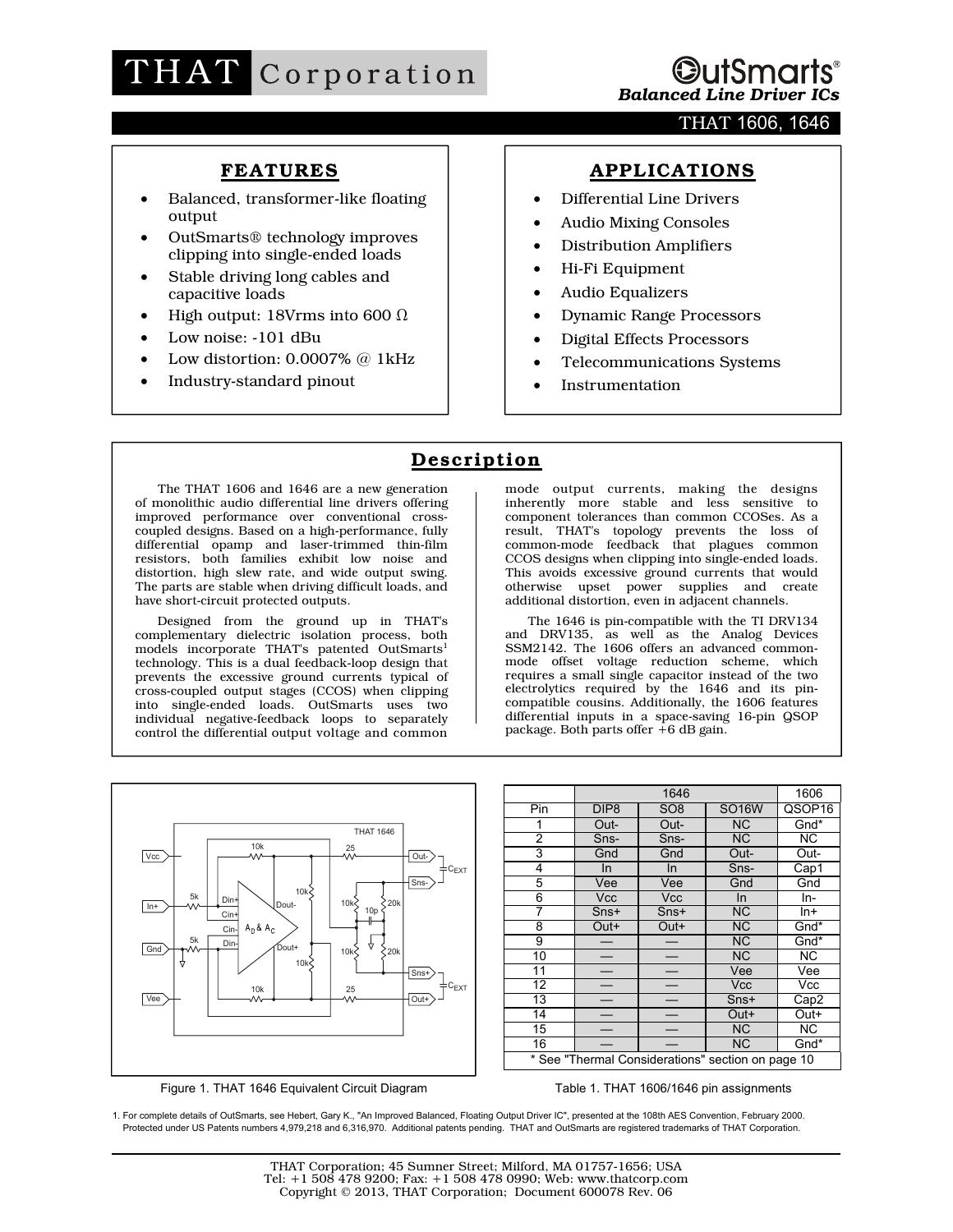# **SPECIFICATIONS2**

## Absolute Maximum Ratings  $(T_A = 25^{\circ}C)$

 $\overline{\phantom{a}}$ 

Postive Supply Voltage (V<sub>CC</sub>)  $+20 \text{ V}$  Storage Temperature (T<sub>ST</sub>) -55 to +125°C Negative Supply Voltage (V<sub>EE</sub>)  $-20$  V Junction Temperature (T<sub>J</sub>) 125°C Output Short Circuit Duration Continuous Lead Temperature (T<sub>LEAD</sub>)(Soldering 60 sec) 300°C

Operating Temperature Range  $(T_{OP})$   $-40$  to +85°C

| 1646 Electrical Characteristics <sup>3</sup> |                                        |                                                                                          |                 |                  |               |              |
|----------------------------------------------|----------------------------------------|------------------------------------------------------------------------------------------|-----------------|------------------|---------------|--------------|
| Parameter                                    | Symbol                                 | Conditions                                                                               | Min.            | Typ.             | Max           | <b>Units</b> |
| Input Impedance                              | $Z_{\text{IN}}$                        |                                                                                          | 4.00            | 5.00             |               | kΩ           |
| Gain                                         | G <sub>1</sub>                         | $R_1 = 100 \text{ k}\Omega$ per output<br>Balanced<br>Single Ended                       | 5.80<br>5.76    | 6.00<br>5.96     | 6.20<br>6.16  | dB<br>dB     |
| Gain                                         | G <sub>2</sub>                         | $R_L$ = 600 $\Omega$<br>Balanced<br>Single Ended                                         | 5.00<br>4.96    | 5.30<br>5.26     | 5.60<br>5.56  | dB<br>dB     |
| Gain Error                                   | G <sub>1</sub>                         | $R_{L}$ =100 k $\Omega$ per output, Balanced                                             |                 | 0.02             | 0.20          | dB           |
| DC Power Supply<br><b>Rejection Ratio</b>    | <b>PSRR</b>                            | $±4V$ to $±18V$                                                                          | 85              | 107              |               | dB           |
| Output Common-Mode<br><b>Rejection Ratio</b> | CMRR <sub>OUT</sub>                    | f=1kHz, BBC Method                                                                       | 46              | 65               |               | dB           |
| Output Signal Balance Ratio                  | <b>SBR</b>                             | f=1kHz, BBC Method                                                                       | 35              | 54               |               | dB           |
| THD+N (Balanced)                             | $THD + N_1$                            | $V_{\rm O}$ =10 $V_{\rm RMS}$ , R <sub>L</sub> =600 $\Omega$<br>20Hz-5kHz<br>20kHz       |                 | 0.0007<br>0.002  | 0.005         | %<br>$\%$    |
| THD+N (Single Ended)                         | $THD + N2$                             | V <sub>0</sub> =10 V <sub>RMS</sub> , R <sub>L</sub> =600 $\Omega$<br>20Hz-5kHz<br>20kHz |                 | 0.0010<br>0.0030 | 0.0090        | $\%$<br>%    |
| <b>Output Noise</b>                          | Onoise                                 | Balanced, 22Hz -20kHz                                                                    |                 | $-101$           |               | dBu          |
| Maximum Output Level                         | <b>VOMAX</b>                           | $0.1\%$ THD+N                                                                            |                 | 27.5             |               | dBu          |
| <b>Slew Rate</b>                             | <b>SR</b>                              | $C1 = 50pF/output$                                                                       |                 | 15               |               | $V/\mu S$    |
| Small Signal Bandwidth                       |                                        | $C_L = 50pF/output$                                                                      |                 | 10               |               | MHz          |
| <b>Output Common Mode</b><br>Voltage Offset  | V <sub>OCM1</sub><br>V <sub>OCM2</sub> | w/o Sense capacitors<br>w/ Sense capacitors                                              | $-250$<br>$-15$ | ±50<br>±3.5      | 250<br>15     | mV<br>mV     |
| Differential Output Offset                   | $V_{OD}$                               |                                                                                          | $-15$           | ±4               | 15            | mV           |
| Output Voltage Swing, Positive               |                                        | No Load                                                                                  | $V_{CC}$ -2.9   | $V_{CC}$ -2.2    |               | V            |
| Output Voltage Swing, Negative               |                                        | No Load                                                                                  |                 | $V_{EE}$ +2.25   | $V_{EE}$ +2.9 | $\vee$       |
| Output Impedance                             | $Z_{\rm O}$                            |                                                                                          | 40              | 50               | 60            | Ω            |

2. All specifications are subject to change without notice.

3. Unless otherwise noted, all measurements taken with V<sub>S</sub>=±18V, T=25°C, R<sub>L</sub> = 600 Ω Balanced, R<sub>SOURCE</sub> = 0 Ω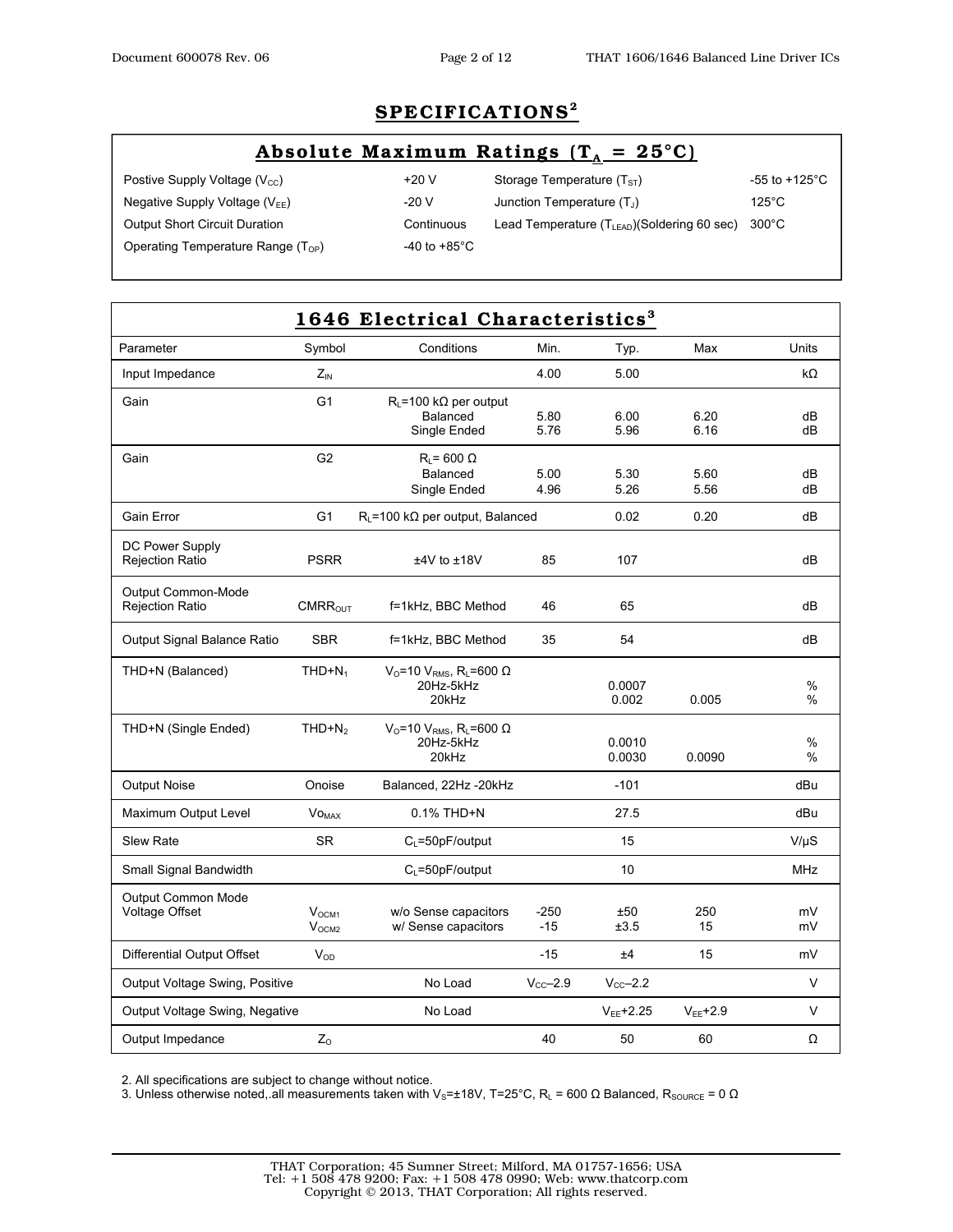| 1646 Electrical Characteristics (cont'd) |        |                         |      |      |           |       |  |
|------------------------------------------|--------|-------------------------|------|------|-----------|-------|--|
| Parameter                                | Symbol | Conditions              | Min. | Typ. | Max.      | Units |  |
| Maximum Capacitive Load                  |        | <b>Stable Operation</b> |      |      | Unlimited | μF    |  |
| Quiescent Supply Current                 | Is     | Unloaded                |      | 4.9  | 5.75      | mA    |  |
| <b>Output Short Circuit Current</b>      | lsc.   | Both outputs to ground  |      | 70   |           | mA    |  |
| Power Supply Voltage Range               |        |                         | ±4   |      | ±18       |       |  |

| 1606 Electrical Characteristics <sup>3</sup>        |                                        |                                                                                          |                 |                  |               |              |
|-----------------------------------------------------|----------------------------------------|------------------------------------------------------------------------------------------|-----------------|------------------|---------------|--------------|
| Parameter                                           | Symbol                                 | Conditions                                                                               | Min.            | Typ.             | Max.          | Units        |
| Input Impedance                                     | $Z_{\text{IN}}$                        |                                                                                          | 4.00            | 5.00             |               | kΩ           |
| Gain                                                | G <sub>1</sub>                         | $R_{I}$ = 100 k $\Omega$ per output<br>Balanced<br>Single Ended                          | 5.80<br>5.76    | 6.00<br>5.96     | 6.20<br>6.16  | dВ<br>dВ     |
| Gain                                                | G <sub>2</sub>                         | $R_1$ = 600 $\Omega$<br>Balanced<br>Single Ended                                         | 5.00<br>4.96    | 5.30<br>5.26     | 5.60<br>5.56  | dВ<br>dВ     |
| Gain Error                                          | G1                                     | $R1$ =100 k $\Omega$ / output, Balanced                                                  |                 | 0.02             | 0.20          | dВ           |
| DC Power Supply<br><b>Rejection Ratio</b>           | <b>PSRR</b>                            | $±4V$ to $±18V$                                                                          | 85              | 107              |               | dB           |
| <b>Output Common-Mode</b><br><b>Rejection Ratio</b> | CMRR <sub>OUT</sub>                    | f=1kHz, BBC Method                                                                       | 46              | 65               |               | dВ           |
| Input Common-Mode<br><b>Rejection Ratio</b>         | $CMRR_{IN}$                            | $f = 1kHz$                                                                               | 40              | 60               |               | dВ           |
| Output Signal Balance Ratio                         | <b>SBR</b>                             | f=1kHz, BBC Method                                                                       | 35              | 54               |               | dB           |
| THD+N (Balanced)                                    | $THD + N_1$                            | $VO=10 VRMS, RL=600 Ω$<br>20Hz-5kHz<br>20kHz                                             |                 | 0.0007<br>0.002  | 0.005         | %<br>%       |
| THD+N (Single Ended)                                | $THD + N2$                             | V <sub>O</sub> =10 V <sub>RMS</sub> , R <sub>L</sub> =600 $\Omega$<br>20Hz-5kHz<br>20kHz |                 | 0.0010<br>0.0060 | 0.0090        | %<br>%       |
| <b>Output Noise</b>                                 | Onoise                                 | Balanced, 22Hz -20kHz                                                                    |                 | $-101$           |               | dBu          |
| Maximum Output Level                                | <b>VO<sub>MAX</sub></b>                | 0.1% THD+N                                                                               |                 | 27.5             |               | dBu          |
| <b>Slew Rate</b>                                    | <b>SR</b>                              | $C_L = 50pF/output$                                                                      |                 | 15               |               | $V/\mu S$    |
| Small Signal Bandwidth                              |                                        | $C_1 = 50p$ F/output                                                                     |                 | 10               |               | MHz          |
| <b>Output Common Mode</b><br>Voltage Offset         | V <sub>OCM1</sub><br>V <sub>OCM2</sub> | w/o CM coupling capacitor<br>w/ CM coupling capacitor                                    | $-250$<br>$-20$ | ±50<br>-5        | 250<br>20     | mV<br>mV     |
| Differential Output Offset                          | $V_{OD}$                               |                                                                                          | -15             | ±4               | 15            | mV           |
| Output Voltage Swing, Positive                      |                                        | No Load                                                                                  | $V_{CC}$ -2.9   | $V_{CC}$ -2.2    |               | V            |
| Output Voltage Swing, Negative                      |                                        | No Load                                                                                  |                 | $V_{EE}$ +2.25   | $V_{EE}$ +2.9 | $\mathsf{V}$ |
| Output Impedance                                    | $Z_{\rm O}$                            |                                                                                          | 40              | 50               | 60            | Ω            |
| Maximum Capacitive Load                             |                                        | Stable Operation                                                                         |                 |                  | Unlimited     | μF           |
| Quiescent Supply Current                            | $\mathsf{I}_\mathsf{S}$                | Unloaded                                                                                 |                 | 4.9              | 5.75          | mA           |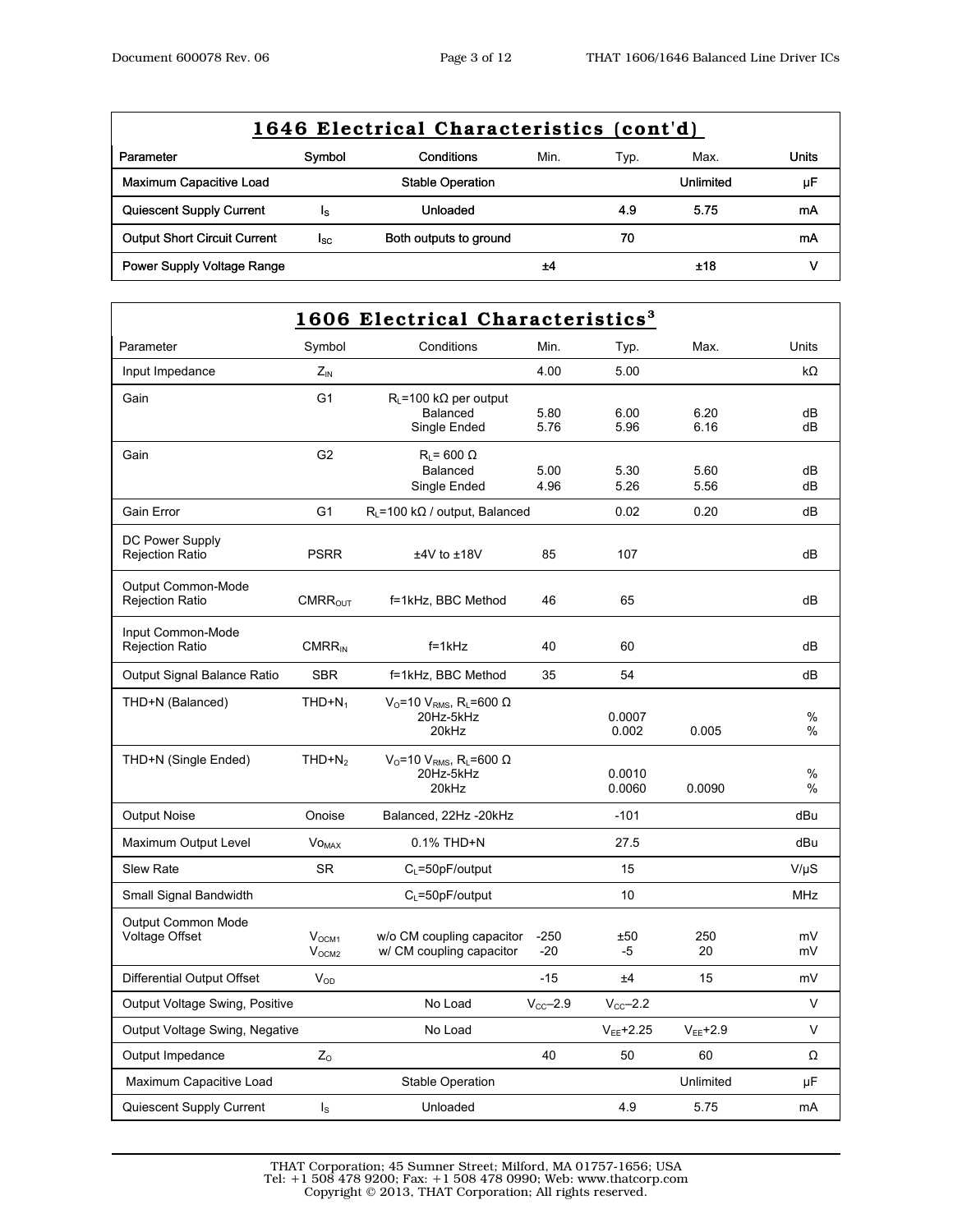| 1606 Electrical Characteristics (cont'd) |                 |                        |      |      |      |       |  |
|------------------------------------------|-----------------|------------------------|------|------|------|-------|--|
| Parameter                                | Symbol          | Conditions             | Min. | Typ. | Max. | Units |  |
| <b>Output Short Circuit Current</b>      | <sup>I</sup> SC | Both outputs to ground |      | 70   |      | mA    |  |
| Power Supply Voltage Range               |                 |                        | ±4   |      | ±18  |       |  |



Figure 2. THAT 1646 Equivalent Circuit Diagram



Figure 3. THAT 1606 Equivalent Circuit Diagram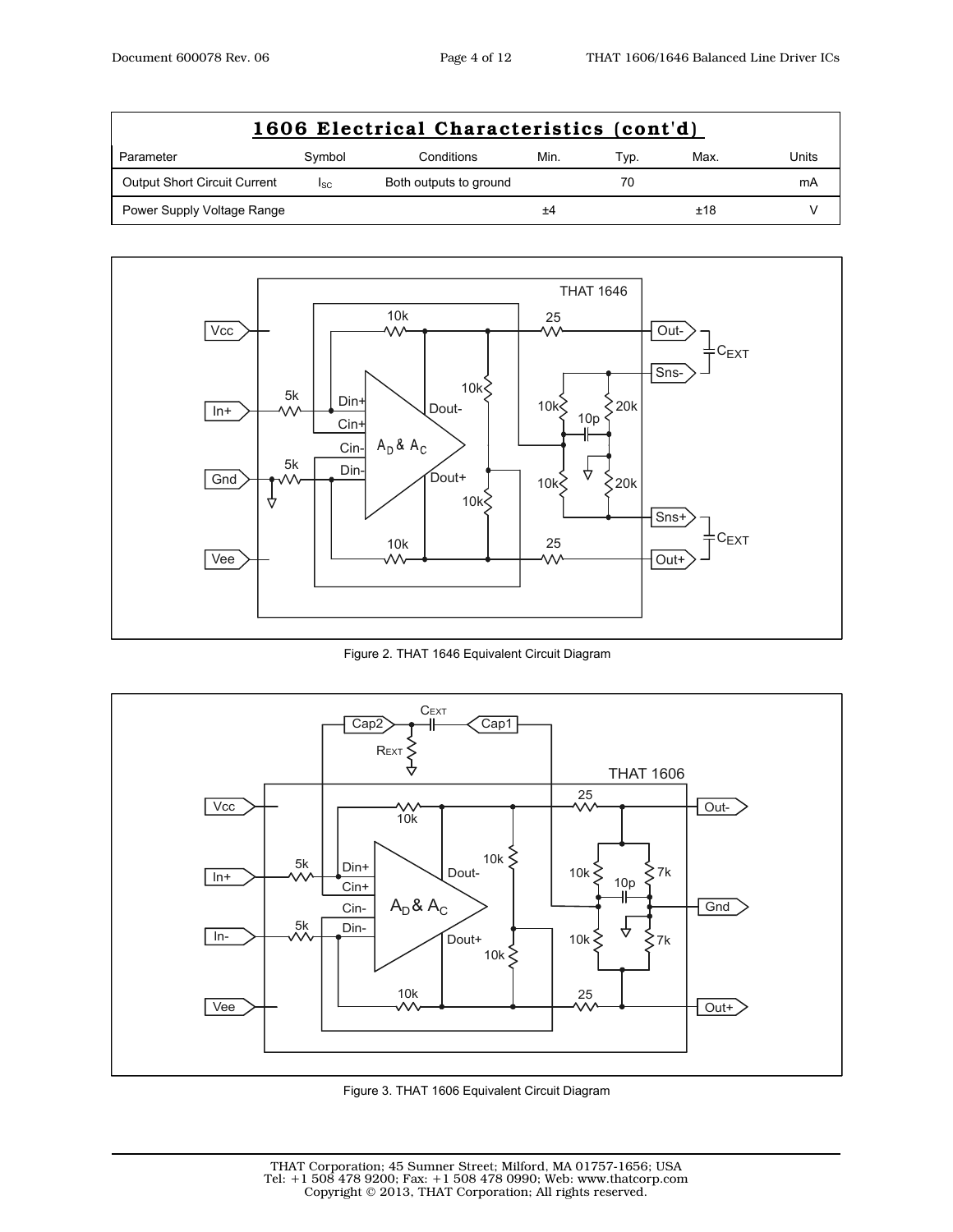### **Theory of Operation**

### OutSmarts® technology

The THAT 1606 and 1646 family employs the OutSmarts topology, a variation of circuitry originally developed by Chris Strahm at Audio Teknology Inc., (and later acquired by Audio Toys, Inc.). THAT's OutSmarts topology employs two negative-feedback loops -- one to control the differential signal, and a separate loop to control the common mode output levels.

Figures 2 and 3 show the gain core common to the 1606 and 1646. The gain core is a single amplifier that includes two differential input pairs, Cin+/- and Din+/-, and complementary outputs, Vout+ and Vout-, related to each other by two gain expressions,  $A_D(s)$  and  $A_C(s)$ . The first pair of differential inputs, Din+/-, is connected to the differential feedback network between the outputs and the input signal. The second differential input pair,  $\text{Cin} + / -$ , is connected to a bridge circuit which generates an error signal used to servo the commonmode behavior of the outputs. The loop equations are then:

 $D_{OUT+} - D_{OUT-} = \Delta D_{OUT} = A_D (D_{IN+} - D_{IN-})$ ,

where AD is the differential open-loop gain, and

$$
D_{OUT+} + D_{OUT-} = \Sigma D_{OUT} = A_C (C_{IN+} - C_{IN-}) \ ,
$$

where AC is the common-mode open-loop gain.

These equations can be solved much like standard op-amp loop equations.

For the differential case, using superposition, we can see that this results in:

$$
D_{IN+} = \frac{1}{3} D_{OUT-} + \frac{2}{3} In_{+} , and
$$
  

$$
D_{IN-} = \frac{1}{3} D_{OUT+} + \frac{2}{3} In_{-} ,
$$

Substituting and simplifying into the equation that defines differential operation yields:

$$
\Delta D_{OUT} = \left[ A_D \frac{-\Delta D_{OUT}}{3} + \frac{2}{3} (In_+ - In_-) \right] ,
$$

Dividing through by AD (assuming that AD >> 3) and simplifying yields

$$
\Delta D_{OUT} = 2(ln_+ - ln_-),
$$

as one would expect for  $a + 6$  dB line driver.

For the 1646, In- is hard-wired to ground (0v), so the differential equation above simplifies to:

$$
\Delta D_{OUT} = 2(In_+),
$$

The common mode equation is more complicated in that it is dependent on the attached load, and in any event doesn't yield much insight into the device's operation. For those who are interested, a more complete discussion is given in the reference mentioned in note 1.

In op-amp analysis using negative feedback loops, the combination of negative feedback and high openloop gain usually results in the open-loop gain "dropping out" of the equation, and the differential inputs being forced to the same potential. This is true for the core of the 1606 and 1646 ICs. If we start with that assumption, the operation of the commonmode feedback loop can be intuited as follows:

Referring again to Figures 2 and 3, the commonmode input actually senses the sum of each IC's output currents by way of two 25  $\Omega$  resistors and the bridge network4 . The resulting error signal is amplified and then summed into both outputs, with the net effect being to force the sum of the currents to be zero, and thus the common mode output current to zero.

To see why this is important, consider what happens when the IC is loaded with a single-ended load, which shorts one or the other output to ground. Suppose Out- is grounded. In this case, the differential feedback loop increases the voltage at Dout+ to make up for most of the signal lost to the short at Out-. The common-mode feedback loop forces the current from Out- to be equal and opposite to that from Out+. But, during peak signals which drive Dout+ into clipping (exceeding its maximum output voltage capability), the differential loop is starved for feedback. Without the common-mode feedback, the result would be for the voltage at Doutto decrease in an attempt to satisfy the differential loop's demand for feedback. This is one significant weakness of conventional cross-coupled output designs – common-mode feedback is lost when one output is clipped while the other is grounded.

With OutSmarts, however, the common mode feedback loop senses this happening because of the increase in current at Out- (compared to that at Out+), and prevents the voltage at Out- from rising out of control. This causes the OutSmarts design to more closely mimic the behavior of a true floating balanced source (such as a transformer), compared to the behavior of a conventional CCOS design.

<sup>4.</sup> The 10 pF capacitor can be ignored for the purposes of this analysis. It simply limits the maximum frequency at which the current-sensing action occurs.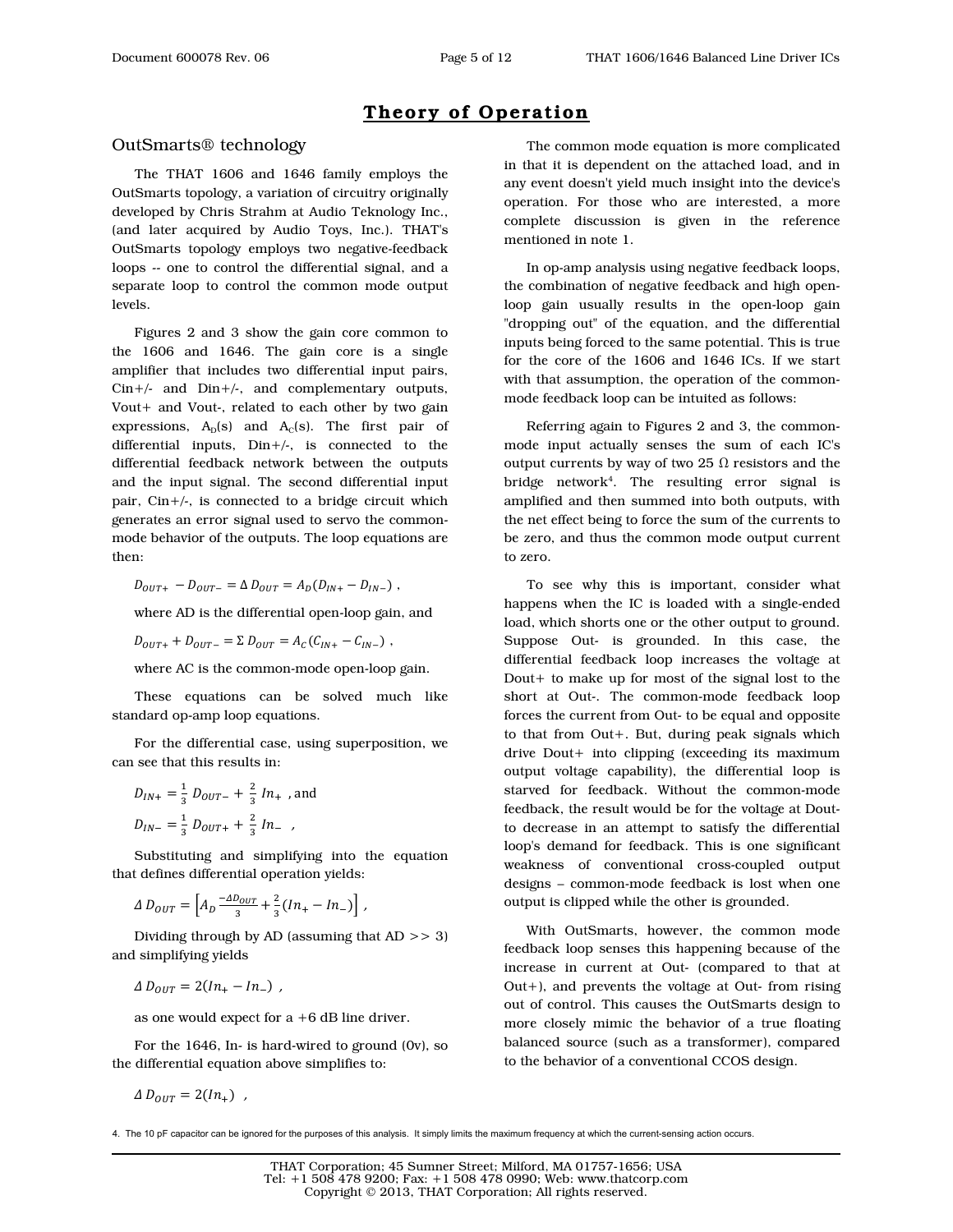## **Applications**

1. Circuit implementations using the 1606 and 1646 are relatively straightforward. A quiet, solid ground reference, stiff voltage supplies, and adequate supply bypassing are all that are required to achieve excellent performance out of both ICs.

2. Both devices must be driven from a lowimpedance source, preferably directly from opamp outputs, to maintain the specified performance.

3. Please refer to Figure 8 for a complete applications circuit.

#### Stability and Load Capacitance

The devices are stable into any capacitive load, and the maximum capacitance is limited only by slew rate and frequency response considerations.

For the purposes of the frequency response calculation, the line driver's  $25\Omega$  sense resistors can be lumped into a single  $50\Omega$  resistor. The correct cable capacitance to use for the balanced-signal case is the sum of the inter-conductor capacitance and the two conductor-to-shield capacitances in series. Some manufacturers only specify the inter-conductor capacitance and the capacitance of one conductor to the other while connected to the shield, and some extraction may be required.

As an example, Belden 8451 is specified as having with 34 pF/ft of inter-conductor capacitance and 67 pF/ft of conductor to "other conductor  $+$ shield capacitance". Thus, we can assume a single conductor-to-shield capacitance of 33 pF/ft (the difference between 67 and 34) for each conductor. For balanced signals, the load capacitance across the 1646 outputs will be 34 pF/ft + 16.5 pF/ft =  $50.5$ pF/ft. The corner frequency of the THAT 1646 driving 500 ft of this cable (25.25 nF) will be 126 kHz.

$$
f_C = \frac{1}{2 \cdot \pi \cdot 500 \cdot 500 \left(34 \frac{pF}{f} + 16.5 \frac{pF}{f}}\right)} = 126kHz
$$

One must also consider the slew rate limitations posed by excessive cable and other capacitances. We know that

$$
i = C \frac{dV}{dt}
$$

and that

$$
\frac{dV}{dt} = V_{Peak} 2 \cdot \pi \cdot f
$$

Dennis Bohn of Rane Corporation has published work specifying some of the requirements for a balanced line driver, including a) stability into reactive loads, b) differential output voltage swing of at least  $\pm 11$  volts peak (+20dBu), and c) reliability<sup>5</sup>. This work suggests a reasonable rule by which to calculate the output current requirements at 20 kHz. The author concludes that the actual worst case peak level for various types of music and speech will be flat out to 5 kHz, and roll off at 6dB/octave above this frequency. Thus the peak levels at 20 kHz will be 12 dB below those at 5 kHz.

Using these, we can calculate the required slew rate and current drive. For the +26 dBu output



Figure 4. THAT 1646 without common-mode offset reduction

5. Dennis A. Bohn, "Practical Line-Driving Current Requirements"(Rane Note 126), Rane Corporation, 1991, revised 5/1996. Available at www.rane.com/note126.html.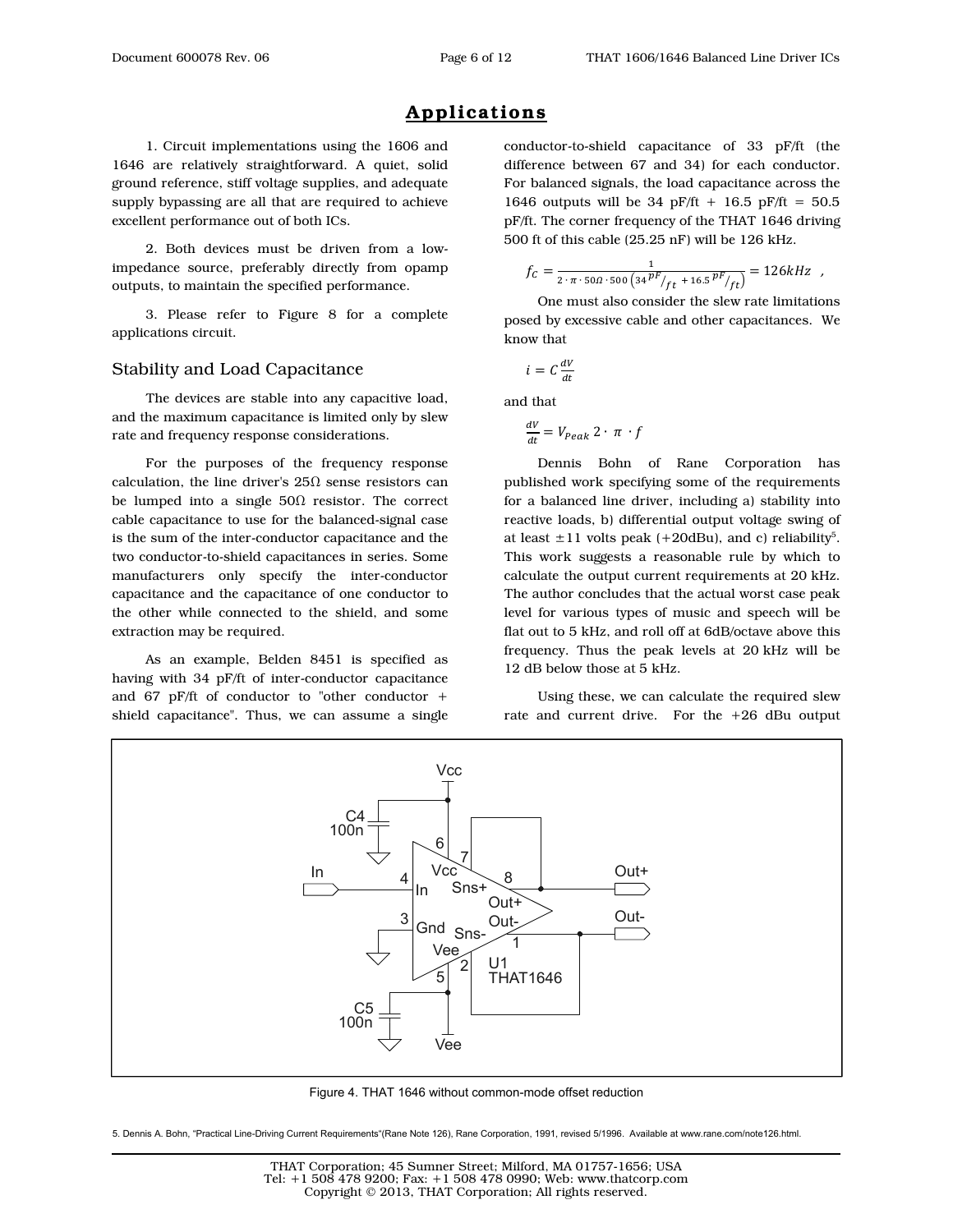levels that the 1646 is capable of, VPeak is 22 V (below 5 kHz), and at 20 kHz, VPeak is 5.5 V. Therefore,

$$
\frac{dV}{dt} = 2\pi \cdot 5.5V \cdot 20kHz = 0.69 \frac{V}{\mu s}
$$

As a consequence,

$$
i = 500 ft \cdot \left(34 \tfrac{pF}{ft} + 16.5 \tfrac{pF}{ft} \right) \cdot 0.69 \tfrac{V}{\mu s} = 17.5 mA \ .
$$

Thus, driving this 25.25 nF cable requires  $17.5 \text{ mA}_{\text{Peak}}$ , which is well within the capability of the 1606 and 1646.

#### Gain structure

The  $1606$  and  $1646$  both provide  $+6$  dB gain (factor of 2) between their inputs and differential outputs. This is appropriate, since with a balanced output, twice the voltage between the power supply rails is available at the output of the stage. The single-ended input of the 1646 can accept signals that swing to nearly the power supply rails without distortion, when driving into a differential (floating) load. The balanced input of the 1606 can accept signals at each input that swing to nearly one-half the power supply rails without distortion, when driving into differential loads.

Both devices, when driving single-ended loads, will clip at about half the output voltage as compared to a differential load. This is because only one of the two output signals will be available. Despite the output clipping, the input to the devices does not need to be constrained - they will work without undue problems being overdriven at their inputs when the outputs are clipping into single-ended loads.

#### 1646 circuits

Figure 4 shows the most basic connection for a 1646. The only external components needed are the local 100 nF bypass capacitors. These should be within 1 inch of the 1646 pins.

#### Output DC offset

Because the 1646's outputs are connected directly to their respective sense inputs, this circuit may produce up to 250 mV of common-mode dc offset at its outputs. As shown, the outputs are DC coupled to the output connector, so this dc will appear directly at the output of the system.

The output common-mode offset of a 1646 may be reduced by adding capacitors in the feedback loop, as shown in Figure 5. Capacitors C1 and C2 accouple the common-mode feedback loop. This changes the loop operation from servoing the common-mode output current at audio frequencies to servoing the common-mode output voltage to 0 at DC. This results in much lower common-mode output offset voltage, as indicated in the specifications section. C1 and C2 are typically high quality non-polarized electrolytic capacitors.



Figure 5. THAT 1646 with common-mode offset reduction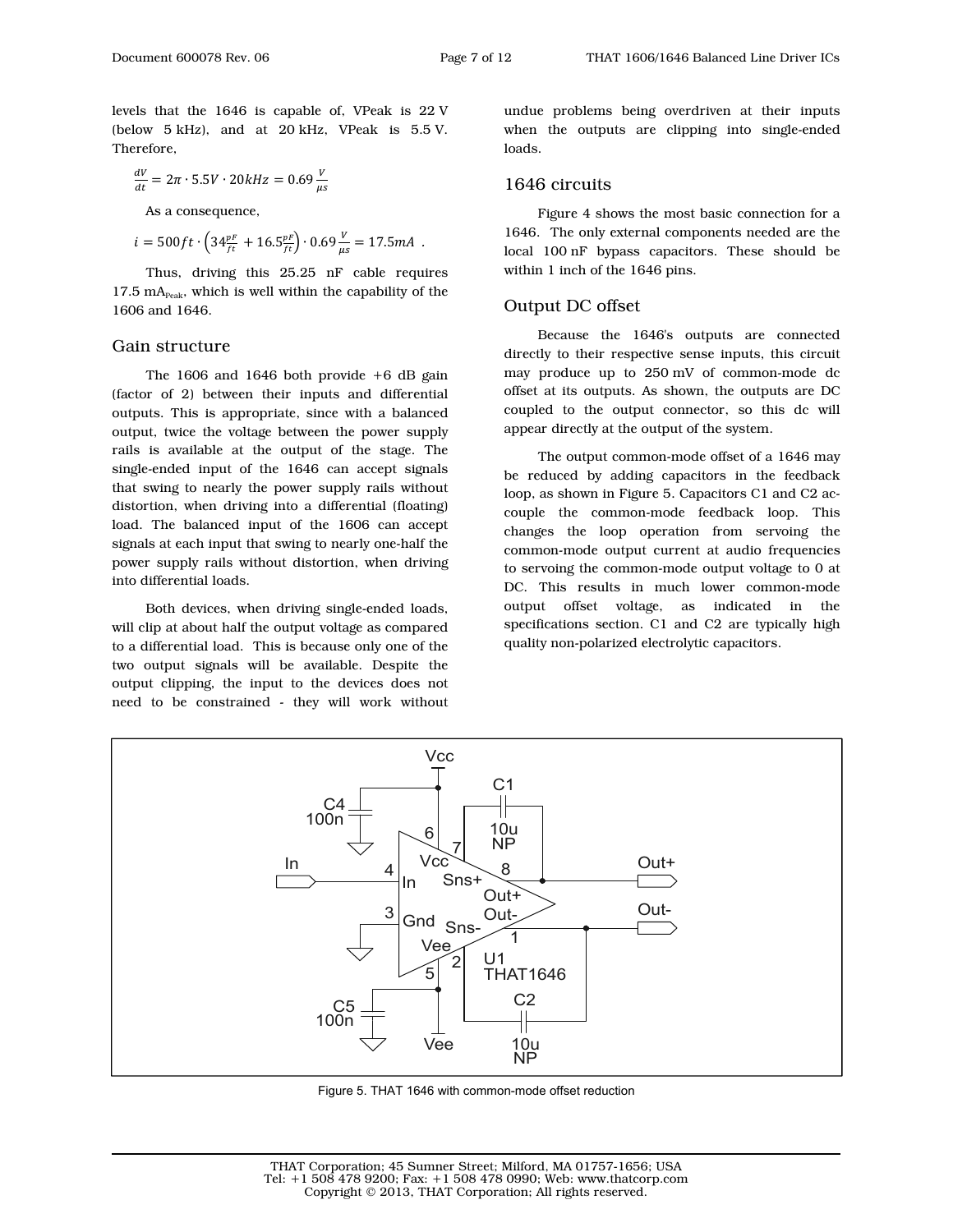

Figure 6. THAT 1606 with output common-mode offset reduction and single-ended input drive



Figure 7. THAT 1606 with output common-mode offset reduction and differential input drive

### 1606 circuits

Figures 6 and 7 show the basic amplifier configurations for a 1606. The 1606 differs from the 1646 in two respects. First, the 1606 includes a negative-sense input pin (pin 6), so offers a differential input. This can be useful in connecting the output driver to the output of modern D/A converters, which usually present differential outputs. Second, instead of two 10 uF capacitors, the 1606 uses an 0.1 uF capacitor (C1) and 1 M $\Omega$  (R1) resistor to reduce common-mode dc offset. Generally, these components will cost less, and take

up less space on the circuit board than the two large capacitors required for the 1646. C1 should be a high-quality film type capacitor to minimize lowfrequency distortion when driving single-ended loads.

### RFI protection

These line drivers can easily drive cables hundreds of feet in length without becoming unstable, but such long cables can act as antennae which can pick up RFI and direct it into the circuit. The circuit of Figure 8 includes two 100 pF bypass capacitors (C3 and C8) and two ferrite beads, whose purpose is to redirect this RF energy to the chassis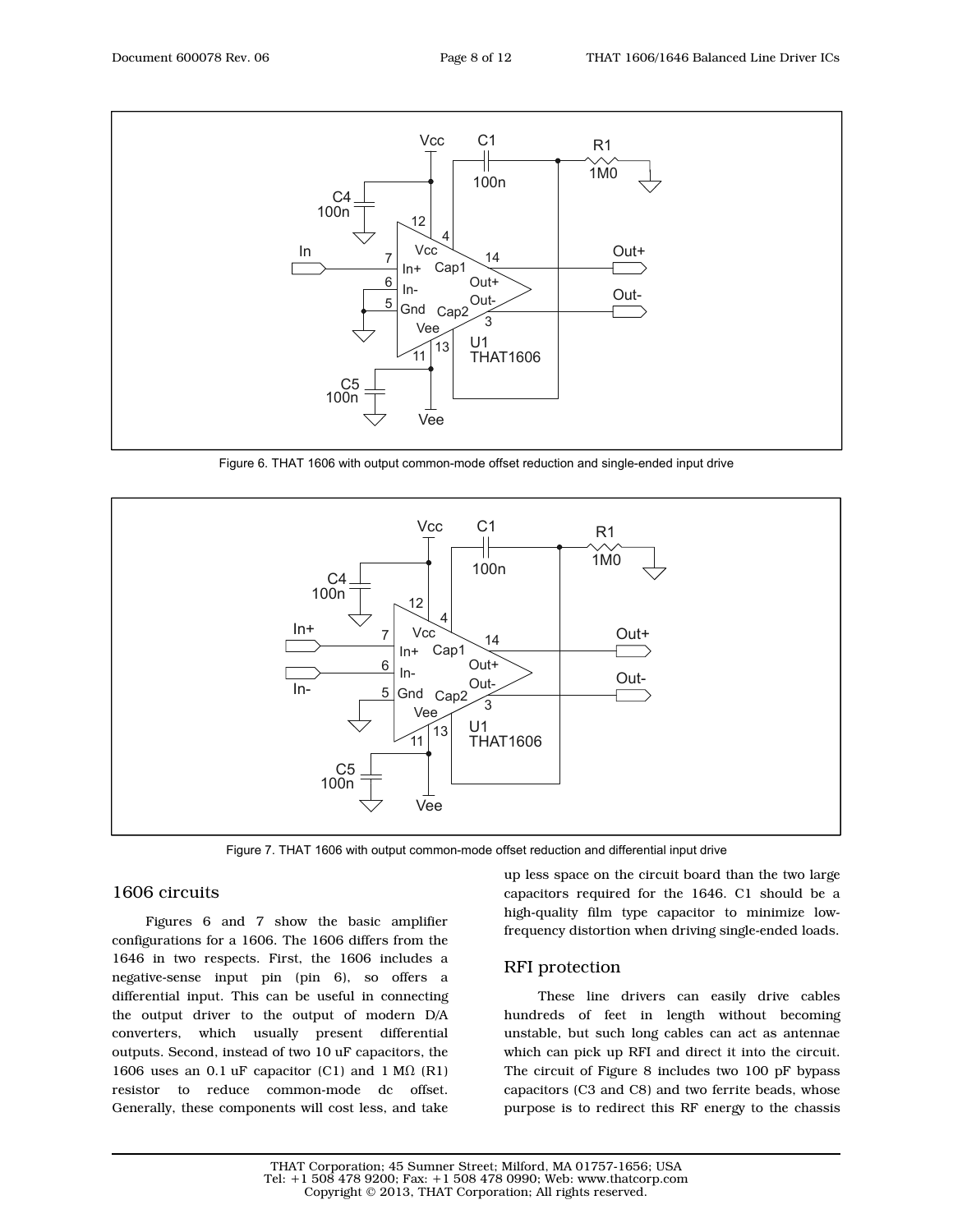

Figure 8. THAT 16x6 applications circuit with output common-mode offset protection, RFI protection, and surge protection

before it can circulate inside the product's box and couple RF into other portions of the circuit. The capacitors should be located as close as possible to the output connector and connected via a lowinductance path to chassis ground, with the ferrite beads placed very nearby. These components ensure that RFI current is directed to the chassis and not through the relatively low-impedance output of the 1606/1646. The bypass capacitors and ferrite beads will have no effect on the gain error of these line drivers at audio frequencies.

#### Output protection

The 1606 and 1646 each incorporate a proprietary internal protection scheme, which will suffice for many situations seen in the field. However, one might foresee having the line driver's output mistakenly plugged directly into a microphone preamplifier input that has +48V phantom power applied. When this happens, the ac coupling capacitors on the preamp's input will discharge into the low-impedance output of the 1606/1646. This can result in surge currents of over 2 amperes<sup>6</sup>. The amount of energy stored in these capacitors is directly proportional to the capacitor value, which is, of course, not under the 1606/1646 designer's

control. The 1606/1646's internal protection network will withstand this abuse for coupling capacitors up to about 33 uF.

To protect against microphone preamplifiers that incorporate larger values of capacitance, a pair 1N4004 diodes from each output to the supply rails, as shown in Figure 8, is recommended. This shunts the discharge current to the power supply bypass and filter capacitors, thus protecting the output of the 1606 or 1646.

### Closing thoughts

The integrated balanced line driver is one of those highly useful, cost-effective functional blocks that can provide significant improvement over discrete designs. The THAT 1646 goes a step or two further by improving over existing components. Both incorporate OutSmarts technology to tame the aberrant single-ended clipping behavior of conventional cross-coupled output stages.

For more information on these or other THAT Corporation integrated circuits, please contact us directly, or through one of our international distributors.

6. Hebert, Gary K., Thomas, Frank W., "The 48V Phantom Menace", presented at the 110th Audio Engineering Society Convention, May, 2001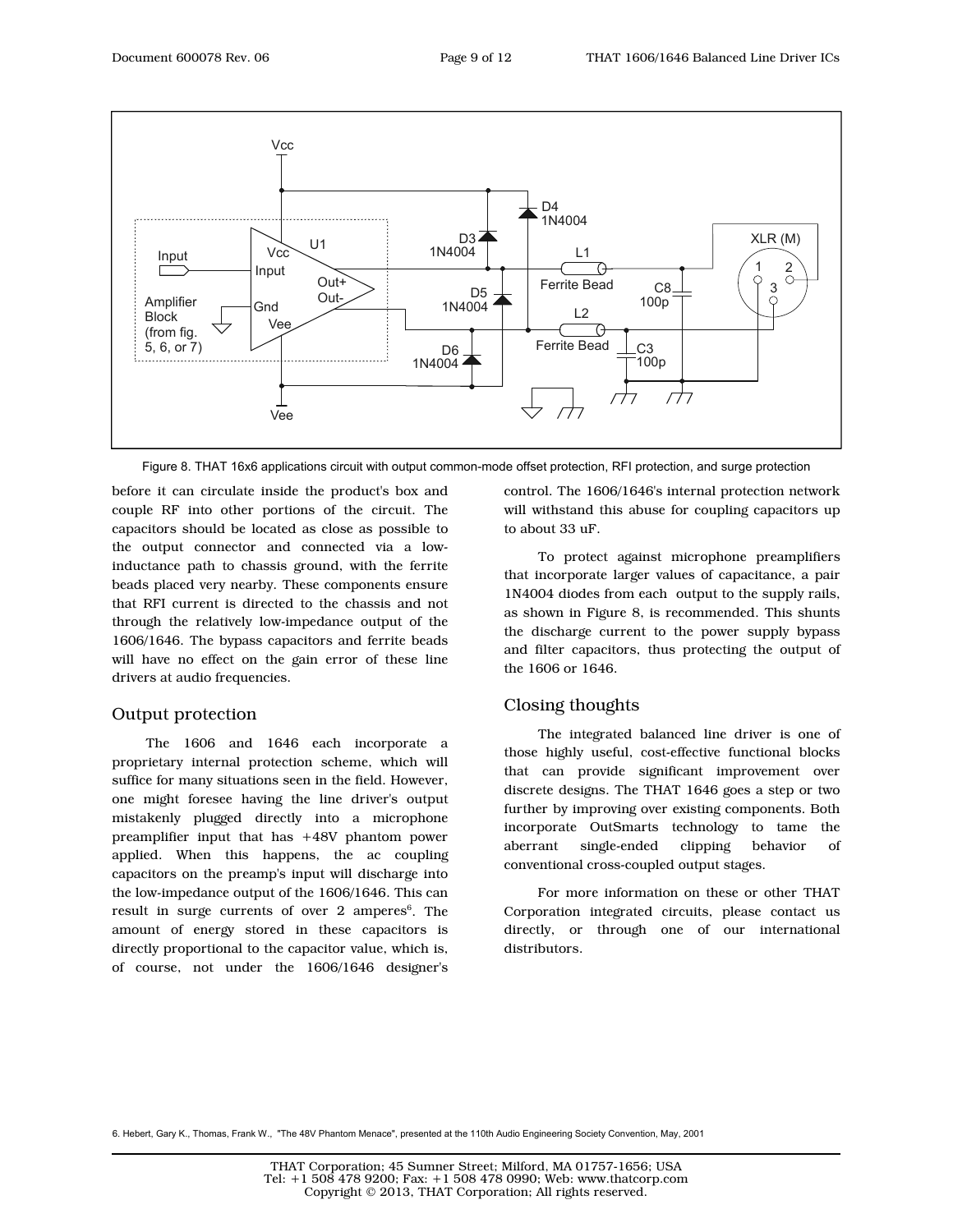| <b>Model</b> | SO <sub>8</sub><br>Pkg | DIP <sub>8</sub><br>Pkg | SO <sub>16</sub> W<br>Pkg     | QSOP <sub>16</sub><br>Pkg |
|--------------|------------------------|-------------------------|-------------------------------|---------------------------|
| 1646         |                        |                         | 1646S08-U 1646P08-U 1646W16-U |                           |
| 1606         |                        |                         |                               | 1606Q16-U                 |

## **Package Information**

Table 2. Order Number Information

The THAT1646 in available in 8-pin SO, 8-pin mini-DIP and 16-pin wide SOIC packages. The 1606 comes in a 16-pin QSOP package. Package dimensions are shown in Figures 9, 10, 11, and 12, while pinouts are given in Table 1.

#### Thermal Considerations

As mentioned. the 1646 is available in an 8-pin DIP, and 16-pin wide SO, and an 8-pin SO, with junction-to-ambient thermal resistances of 100°C/watt, 80°C/watt, and 150°C/watt, respectively,

assuming a 2-sided PCB with no ground planes. Users of the SO-8 package should recognize driving 600 Ω loads or very long cables (several hundred feet) at high ambient temperatures (above 55°C) continuously could lead to internal die temperatures that exceed the maximum rating and result in performance degradation.

The 1606 is supplied in a 16-pin QSOP package in which pins 1, 8, 9, and 16 are fused to the die paddle to assist in conducting heat away from the die. These pins are connected to the die substrate, which is, in turn, connected to the ground pin of the device. When these pins are connected to a top-side ground plane of 1 square inch area, the junction-toambient thermal resistance is 125°C/watt. Internal planes on multi-layer PCBs will reduce the thermal resistance further.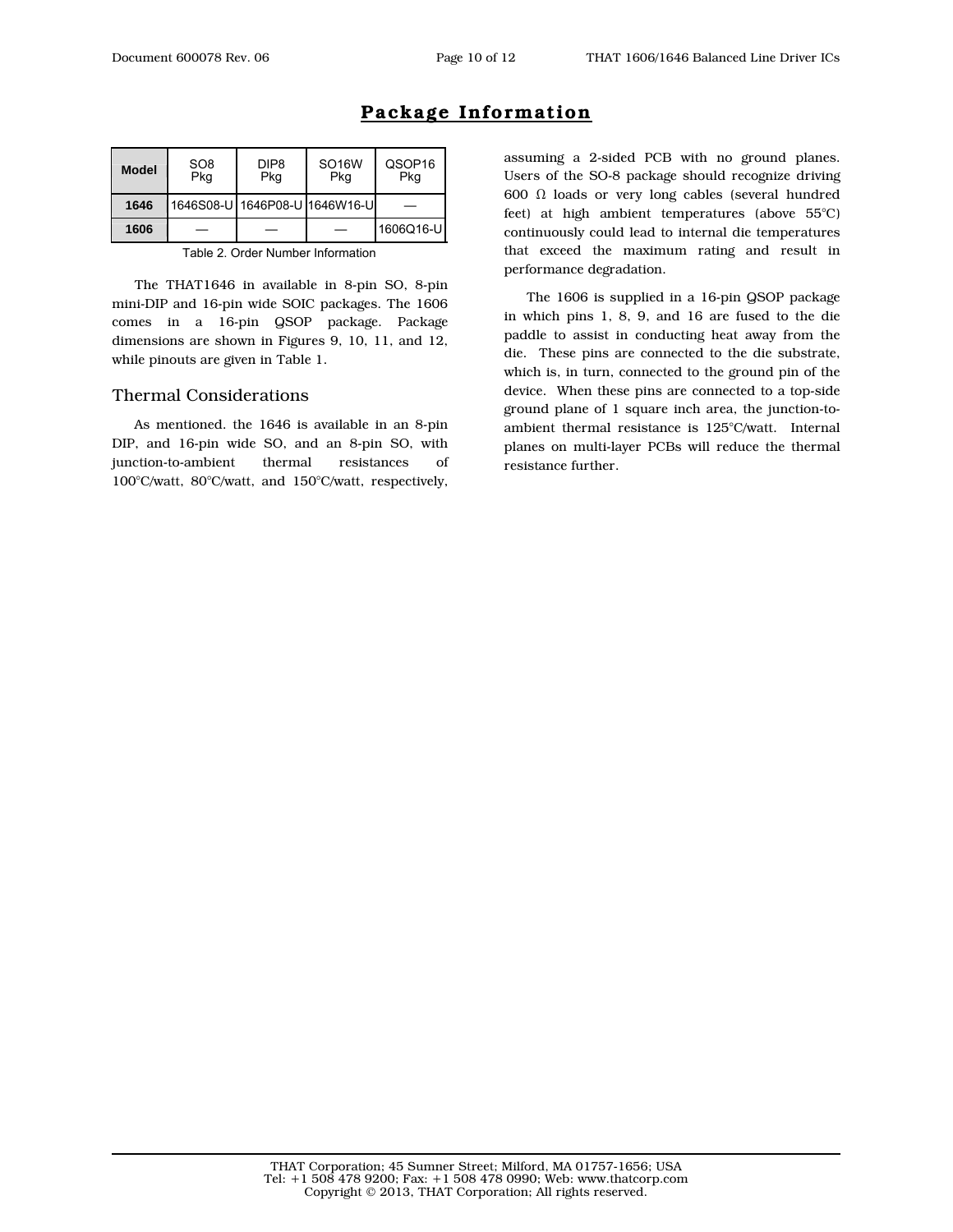

Figure 9. 8 pin SO package outline drawing Figure 10. 8 pin DIP package outline drawing



Figure 11. 16 pin wide SO package outline drawing





Figure 12. 16 pin QSOP package outline drawing